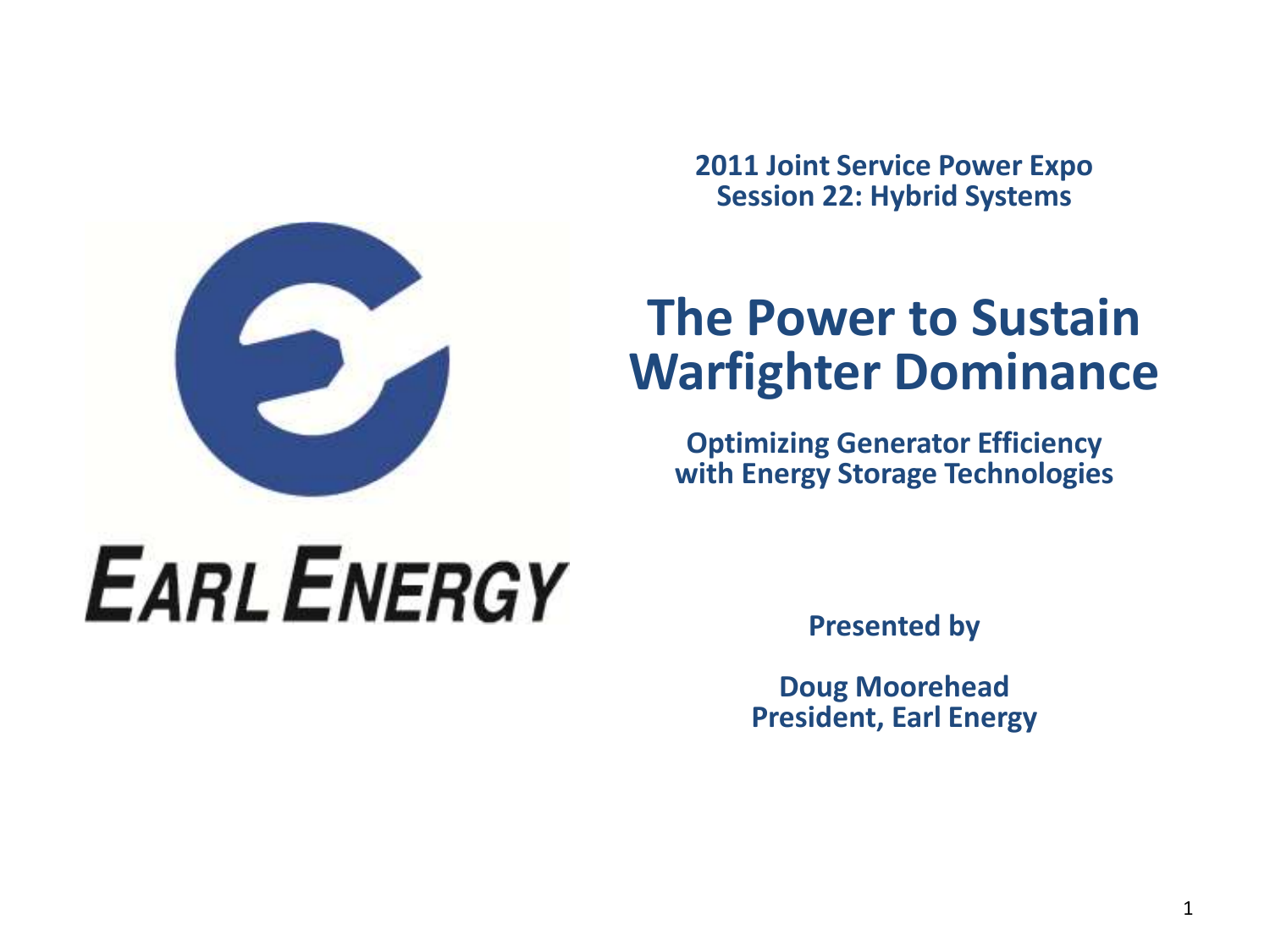## **Earl Energy Overview**

- Earl Energy is an energy systems engineering and product development firm, owned and led by veterans and headquartered in Portsmouth, VA
- We design, build, test, install, and service military power generation and energy management systems
- Affiliated with Earl Industries, a diversified industrial defense contractor with 900 employees and a global footprint
- 15 years of shipboard electrical power and control systems experience
- Expertise in electrical control panels, switchboards, power distribution, and full-scale automation systems
- Preferred power and controls vendor for Military Sealift Command

### **Doug Moorehead, President and Principal Investigator**

- Director of Automotive and Grid-Level Energy Storage at A123 Systems, Inc.
- Original patent holder of A123 Systems, Inc. founding intellectual property
- Bachelor of Science, United States Naval Academy
- Master of Science in Materials and Engineering, Massachusetts Institute of Technology
- Master of Business Administration, Harvard Business School
- U.S. Navy SEAL, 9 years, Combat Veteran

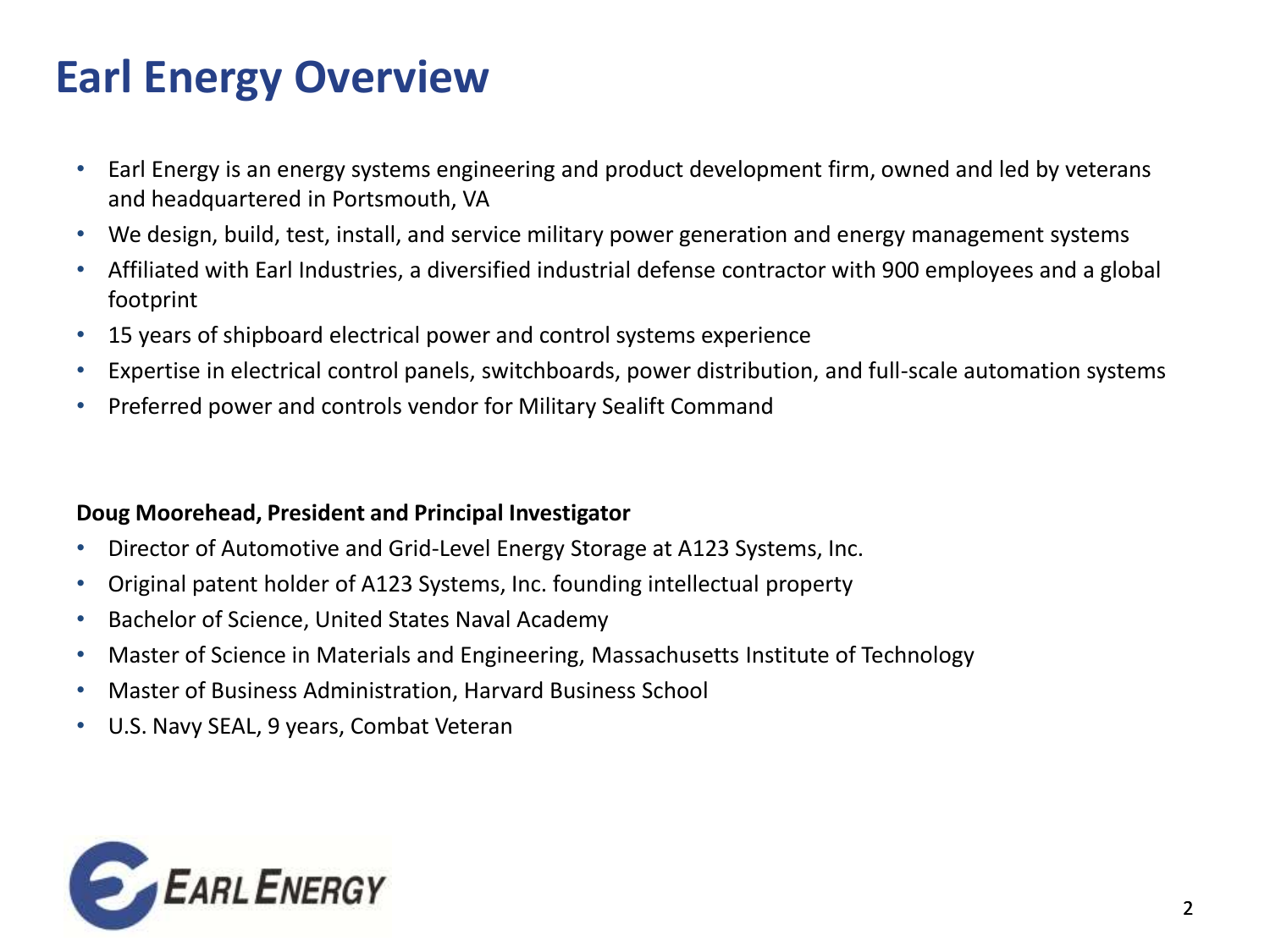### **Generator Inefficiency & the Hybridization Solution**



### **Diesel Fuel Consumption (Source: EPA)**

- Battlefield diesel generators typically operate at low load factors, resulting in *exponentially* higher:
	- Fuel consumption
	- Maintenance costs
	- Physical depreciation of the generator
	- Hazardous emissions of NOx, SOx, PM, and GHGs
- Through plug-and-play integration of small, highperformance energy storage systems, existing battlefield generators can be hybridized
	- Reduces generator runtime by 60-90%, with corresponding reduction in fuel consumption, maintenance and MTBF
	- Maintains 100% power reliability
	- Improves power quality
- Increases overall sustainability of existing genset <sup>45</sup> <sup>50</sup> inventory and deployed power systems

Gerset only runs at

optimal efficiency

time



### **Hybridized Genset Load Profile**

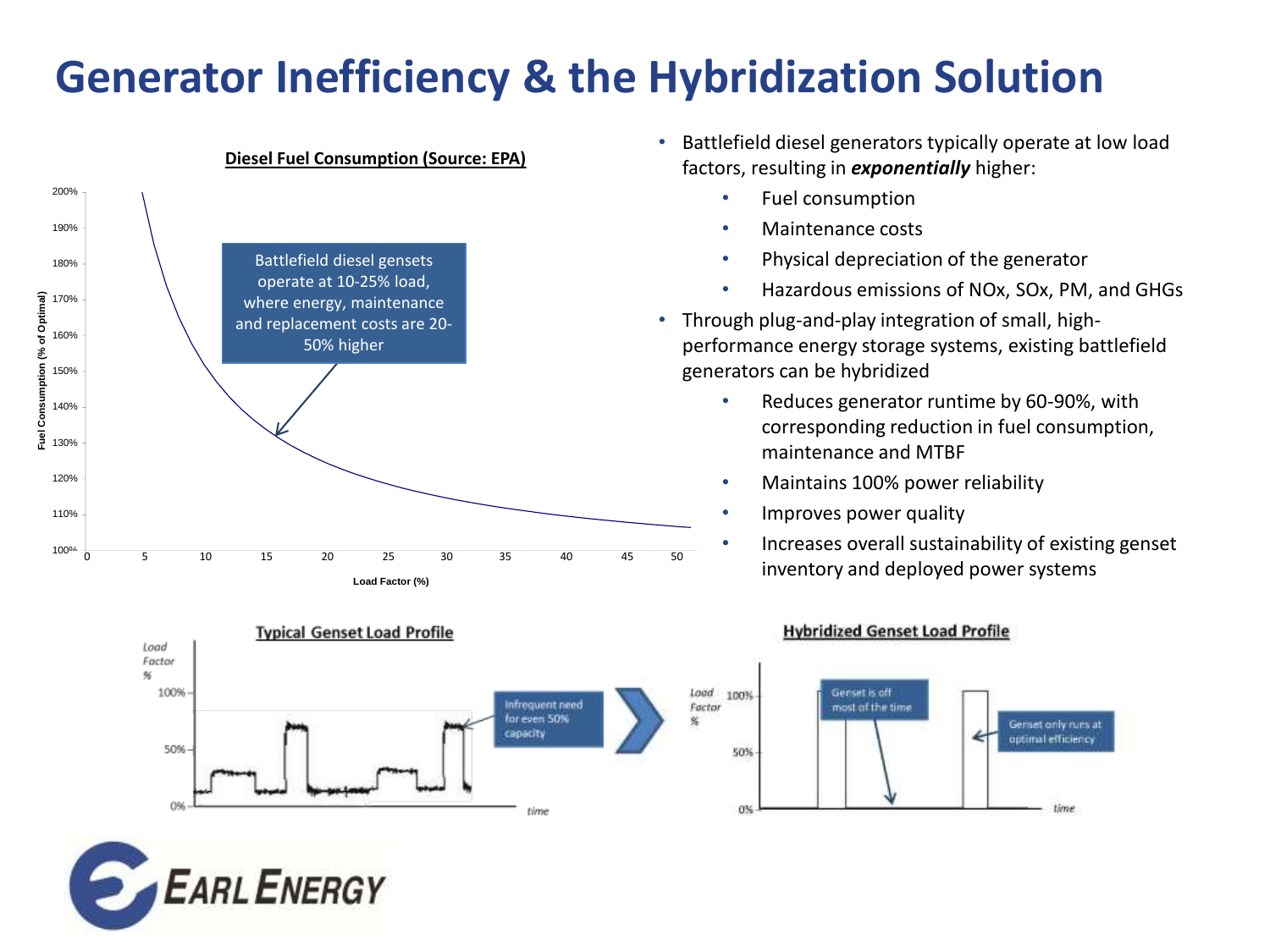## **Earl Energy FlexGen Development Roadmap**

### **Capabilities**

| ٠                                                     | 18kW rated power                                                                                                             |                       |                                      |                                                       |                             |
|-------------------------------------------------------|------------------------------------------------------------------------------------------------------------------------------|-----------------------|--------------------------------------|-------------------------------------------------------|-----------------------------|
| $\bullet$                                             | 3x 120VAC, 3-phase outputs                                                                                                   |                       |                                      |                                                       |                             |
| $\bullet$                                             | 5kW integrated PV                                                                                                            | <b>Initial USMC</b>   | <b>USMC Operational</b>              | <b>Deployment to</b>                                  |                             |
| $\bullet$                                             | AC & 3x DC inputs                                                                                                            | <b>Testing</b>        | <b>Testing</b>                       | Afghanistan                                           |                             |
| $\bullet$                                             | <b>EARLCON</b><br>Integrated energy storage                                                                                  | Aug 2010              | May 2011                             | <b>July 2011</b>                                      |                             |
| $\bullet$                                             | Dynamic load mgmt/shedding                                                                                                   |                       |                                      |                                                       |                             |
| ٠                                                     | Automatic genset start/stop                                                                                                  |                       |                                      |                                                       |                             |
| $\bullet$<br>$\bullet$<br>$\bullet$<br>$\bullet$<br>٠ | 3kW rated power<br>Integrated lithium ion energy storage<br>AC & 3x DC inputs<br>Automatic genset start/stop<br>Man-portable | <b>FlexGen</b><br>3kW | Lithium ion<br>Prototype<br>May 2011 | <b>USMC Operational</b><br><b>Testing</b><br>Aug 2011 |                             |
| $\bullet$<br>٠                                        | 35, 60 and 100kW rated power<br>2x AC & 3x DC inputs                                                                         |                       |                                      | Prototype<br>Aug 2011                                 | <b>DHS Unit</b><br>Sep 2011 |

- 2x AC & 3x DC inputs
- Integrated lithium ion energy storage
- Automatic 2x input genset paralleling/phase matching
- Automatic genset start/stop



**35kW** 

**60kW 100kW**

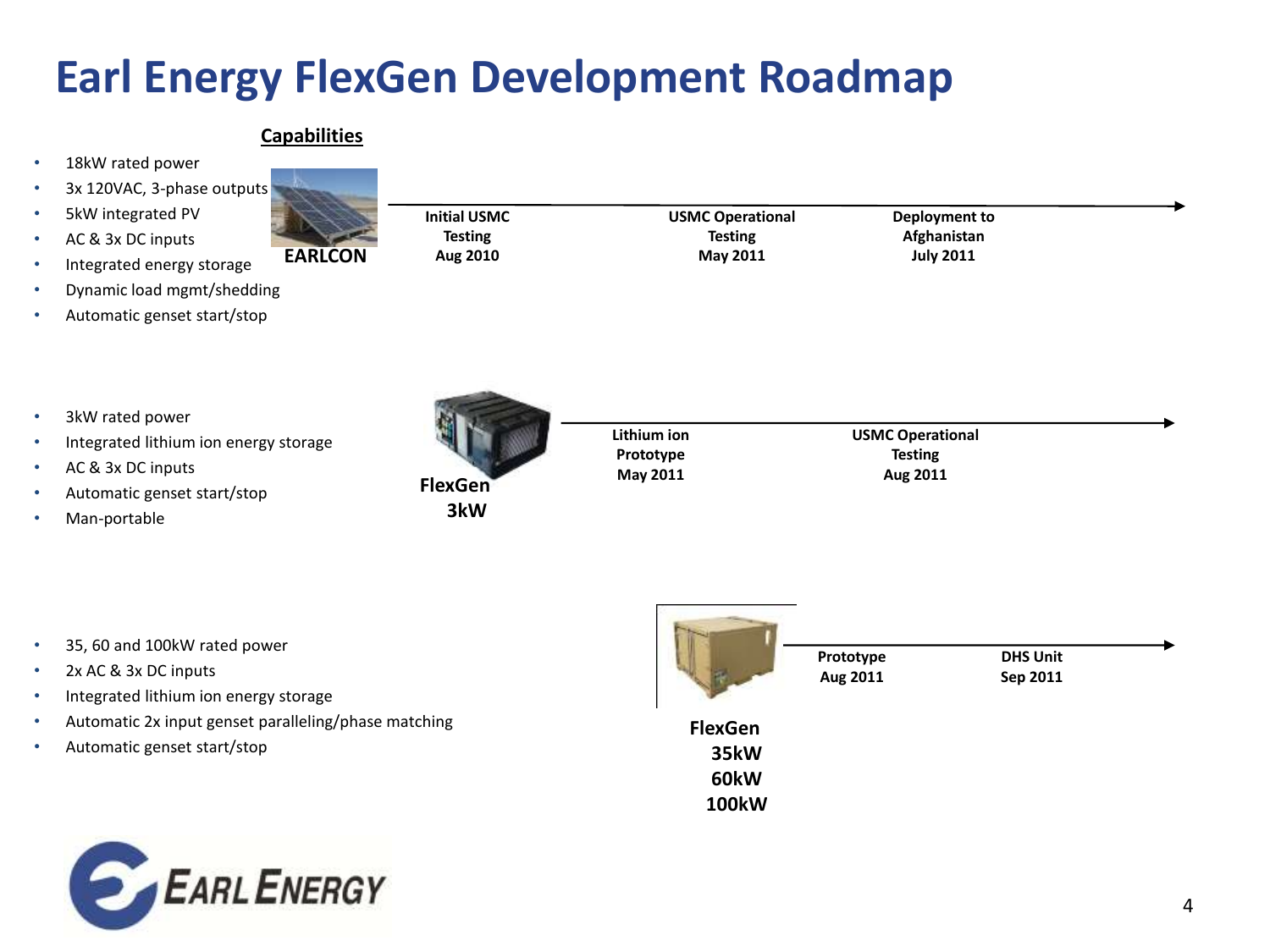# **Why Now?**

- Energy storage and large-scale power conversion technology have benefitted from 5+ years of significant government and private investment resulting in lower costs and improved performance, reliability, and safety
- In a number of large markets, the costs of hybridization are now competitive economically with traditional power systems

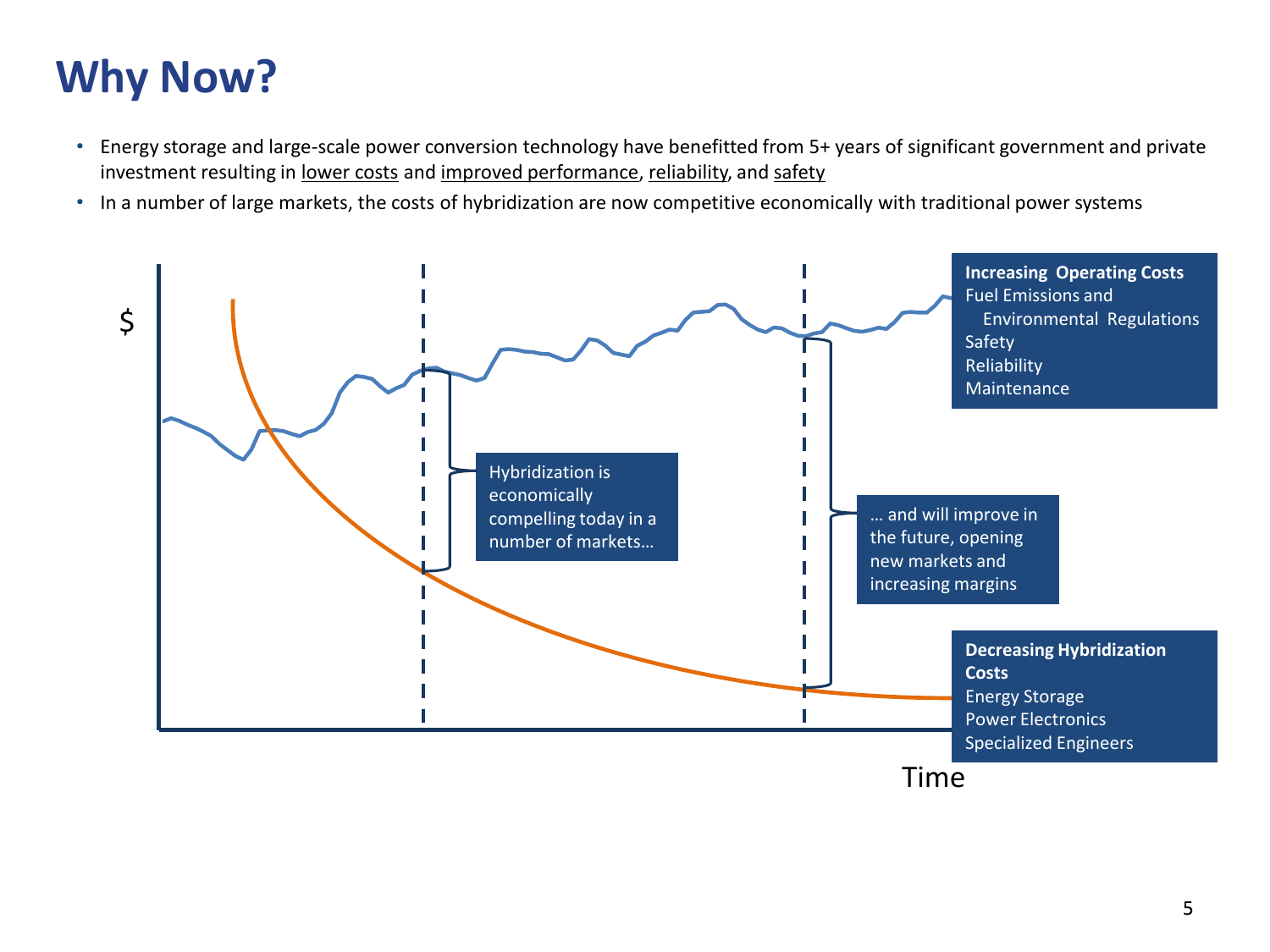### **Business Case Analysis**

- 5kW EARLCON with integrated energy storage participated in Aug 2010 ExFOB Phase IV in Twentynine Palms, CA
	- NSWC test results confirmed 93% reduction in fuel consumption of 6kW generator
	- Excluding renewable power sources, hybridization of generator alone reduced fuel consumption by 60%
- USMC MARCORSYSCOM issued sole source contract for 2x EARLCONs in Feb 2011 to power battalion-level Combat Operations Centers (COC)
- FlexGen generator hybridization of a 3kW Tactical Quiet Generator (TQG) delivers a cash payback period of 4-5 months and total savings of \$68,000 over the 9-year life of the system
- Enables the TQG to turn off for 20-21 hours per day

**EARL ENERGY** 

- Reduces maintenance, emissions, sound, and vibration by ~80%
- Extends generator replacement cycle by 4x to approximately 5 years
- Our financial analysis excludes the positive financial and competitive impacts of the reductions in emissions, sound, and vibration
- The primary drivers of payback are electrical load profile, fuel consumption, and fuel cost

| <b>Key Assumptions</b>                                                               | Example - 3kW TQG at \$7.50 ADP              |           |  |
|--------------------------------------------------------------------------------------|----------------------------------------------|-----------|--|
| • Genset price: \$10,400; no salvage value                                           | Annual Generator Power Output                | 4,011 kWh |  |
| • Genset lifecycle: 10,000 hours                                                     | Cost of Power at Optimal Power Factor        | 1.95      |  |
| • Genset annual maintenance: \$2,500                                                 | Annual Cost of Power at Optimal Power Factor | 7,828     |  |
| $\cdot$ 24/365 operation                                                             | Actual Cost per kWh (incl. fuel & maint.)    | 5.28      |  |
| • Diesel fuel cost: \$7.50-\$30/gal                                                  | <b>Observed Annual Cost of Power</b>         | 21,168    |  |
| • Hybridization system lifecycle: 9 years<br>Battery service: 18 months<br>$\bullet$ | Annual Cost of Generator Inefficiency        | 13,340    |  |
|                                                                                      | Production Cost of 3kW Hybridization System  | 5.750     |  |
|                                                                                      | Payback period (months)                      | 5.2       |  |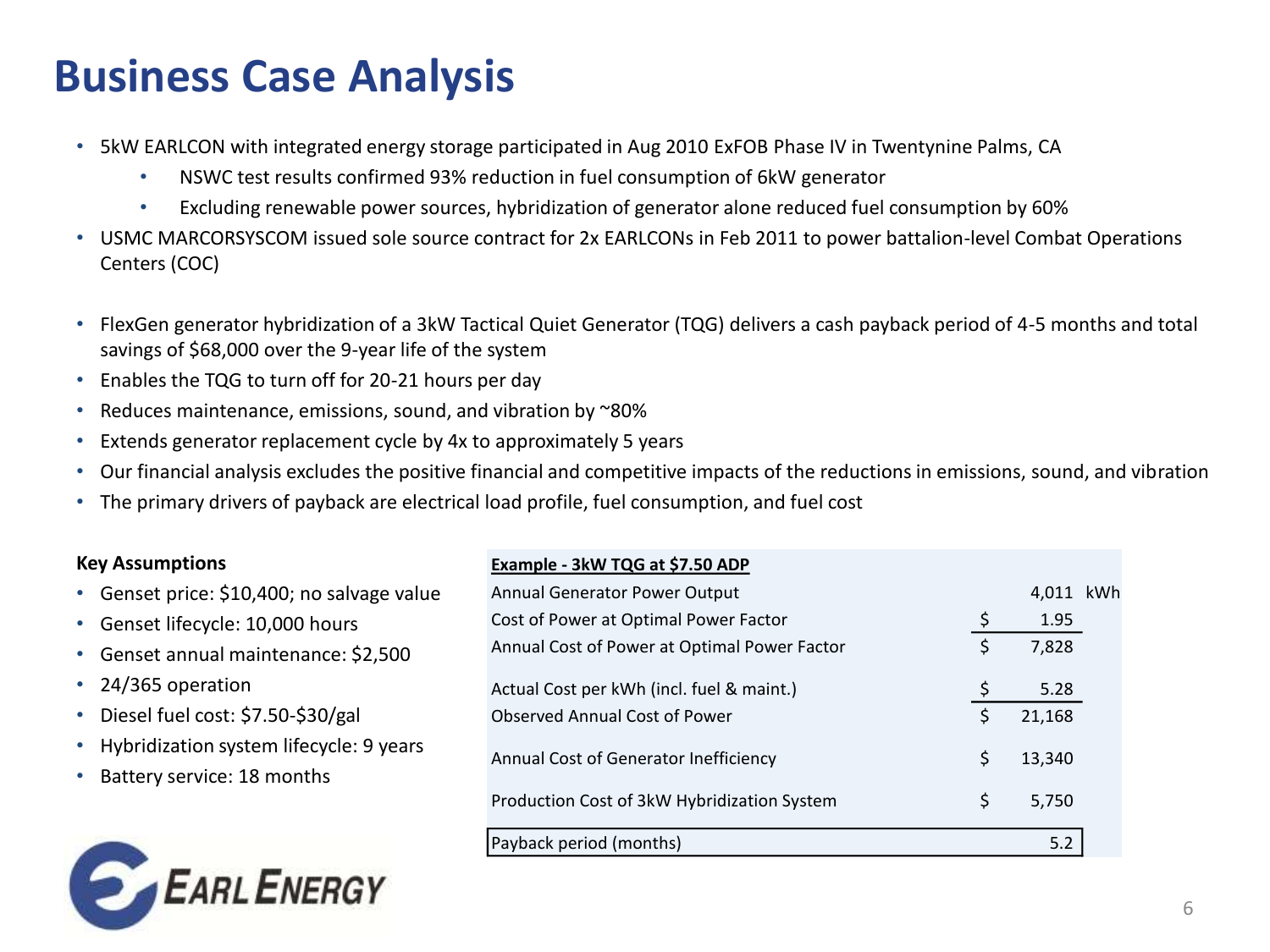### **Off-Grid Markets & Sales**

• The market for generator hybridization is large, spanning multiple customer segments, identified by the following characteristics:



High fuel delivery costs – battlefield, remote locations, at sea



High maintenance costs – dangerous, harsh or remote locations, at sea, highly technical equipment, mission-oriented power systems



High generator utilization rates – where gensets provide prime power, where engineers factor in excess capacity as a rule



Emissions restrictions/incentives – European markets tax carbon emissions, in-port vessels, harbor dredging



Silent and low vibration power – military operational security, luxury yachts, highly instrumented equipment



Clean, high quality power – sensitive instrumentation



Mission-critical power – uninterruptible power supplies

Collect configuration data

Put products in customers' hands Third party validation Prove business case Identify/quantify inefficiencies Flawless field service/support Ports, EPA, IMO, NGOs Improve product design

**Inform**<br> **Reliability Endorsement Reliability Endorsement Measure**<br> **Energy surveys Prove busing** Prove busing